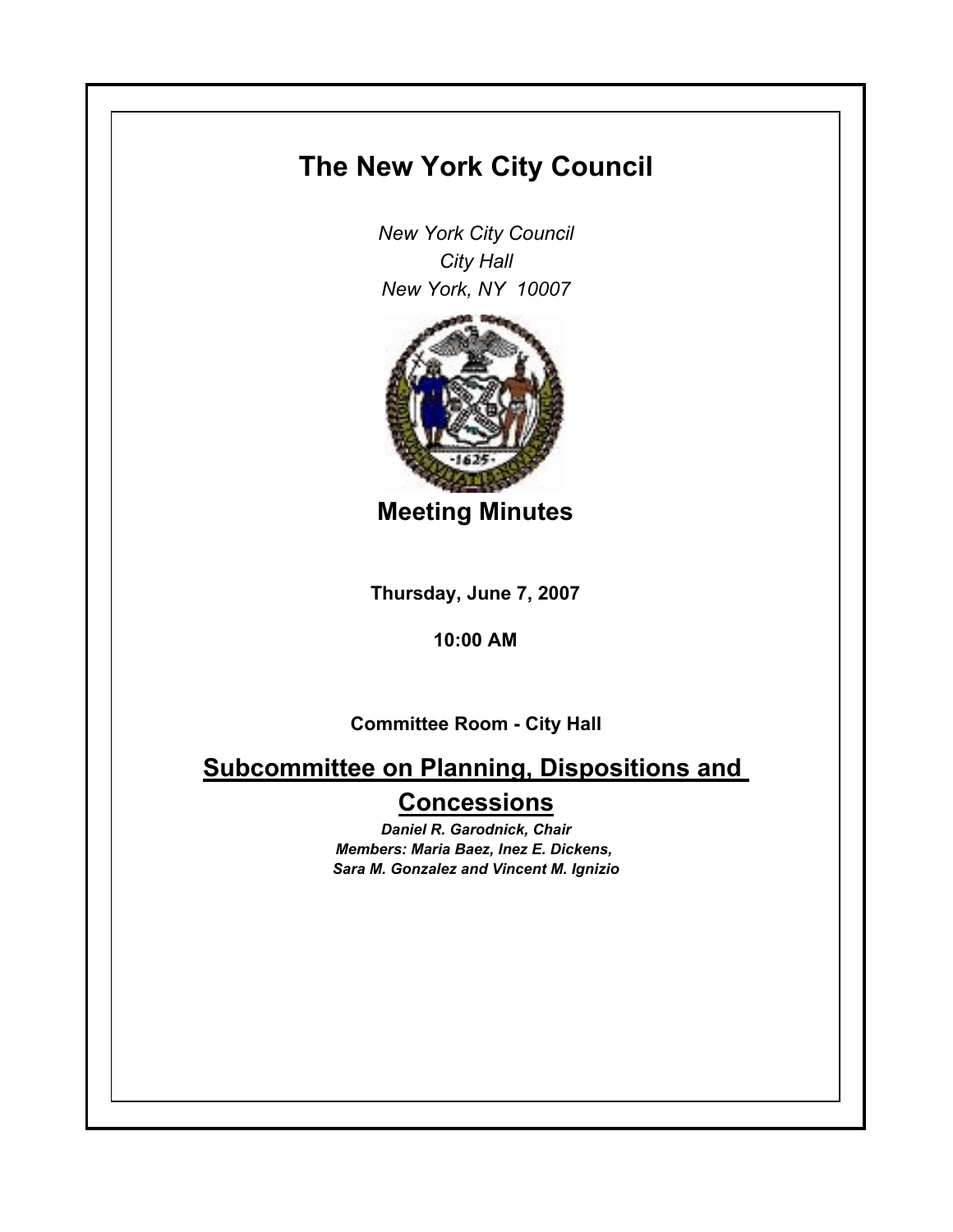| Roll Call    |                                                                                                                                                                                                                                                                                                                                                                                                                       |                                                                                                                                                                                                                                                                                                                              |  |
|--------------|-----------------------------------------------------------------------------------------------------------------------------------------------------------------------------------------------------------------------------------------------------------------------------------------------------------------------------------------------------------------------------------------------------------------------|------------------------------------------------------------------------------------------------------------------------------------------------------------------------------------------------------------------------------------------------------------------------------------------------------------------------------|--|
|              |                                                                                                                                                                                                                                                                                                                                                                                                                       | Present, Garodnick, Baez, Dickens, Gonzalez and Ignizio                                                                                                                                                                                                                                                                      |  |
|              |                                                                                                                                                                                                                                                                                                                                                                                                                       | Other Council Members Attending: Yassky                                                                                                                                                                                                                                                                                      |  |
| LU 0387-2007 | Uniform land use review procedure application no. C 070260 HAM,<br>an Urban Development Action Area Designation, Project, and the<br>disposition of such property located at 505 West 51st Street,<br>Borough of Manhattan, Council District no. 3. This matter is subject<br>to Council Review and action pursuant to §197-c and §197-d of the<br>New York City Charter and Article 16 of the General Municipal Law. |                                                                                                                                                                                                                                                                                                                              |  |
|              | Attachments:                                                                                                                                                                                                                                                                                                                                                                                                          | Hearing Transcript - Planning 6/7/07, Hearing Transcript - Land Use 6/7/07                                                                                                                                                                                                                                                   |  |
|              |                                                                                                                                                                                                                                                                                                                                                                                                                       | This Land Use Application was Hearing Held by Committee                                                                                                                                                                                                                                                                      |  |
|              | <b>Attachments:</b>                                                                                                                                                                                                                                                                                                                                                                                                   | Hearing Transcript - Planning 6/7/07, Hearing Transcript - Land Use 6/7/07                                                                                                                                                                                                                                                   |  |
|              | approved by Roll Call.                                                                                                                                                                                                                                                                                                                                                                                                | A motion was made that this Land Use Application be Approved by Subcommittee                                                                                                                                                                                                                                                 |  |
|              | Affirmative, 5-                                                                                                                                                                                                                                                                                                                                                                                                       |                                                                                                                                                                                                                                                                                                                              |  |
|              |                                                                                                                                                                                                                                                                                                                                                                                                                       | Garodnick, Baez, Dickens, Gonzalez and Ignizio                                                                                                                                                                                                                                                                               |  |
| LU 0408-2007 |                                                                                                                                                                                                                                                                                                                                                                                                                       |                                                                                                                                                                                                                                                                                                                              |  |
|              | 17.                                                                                                                                                                                                                                                                                                                                                                                                                   | Uniform land use review procedure, application no. C 070275 HUX<br>pursuant to §197-c and §197-d of the Charter of the City of New<br>York and §505 of the General Municipal Law concerning the<br>approval of an amendment to the Melrose Commons Urban<br>Renewal Plan, Borough of the Bronx, Council Districts no. 16 and |  |
|              | Attachments:                                                                                                                                                                                                                                                                                                                                                                                                          | Hearing Transcript - Planning 6/7/07, Hearing Transcript - Land Use 6/7/07                                                                                                                                                                                                                                                   |  |
|              |                                                                                                                                                                                                                                                                                                                                                                                                                       | This Land Use Application was Hearing Held by Committee                                                                                                                                                                                                                                                                      |  |
|              | Attachments:                                                                                                                                                                                                                                                                                                                                                                                                          | Hearing Transcript - Planning 6/7/07, Hearing Transcript - Land Use 6/7/07                                                                                                                                                                                                                                                   |  |
|              | approved by Roll Call.                                                                                                                                                                                                                                                                                                                                                                                                | A motion was made that this Land Use Application be Approved by Subcommittee                                                                                                                                                                                                                                                 |  |
|              | Affirmative, 5 -                                                                                                                                                                                                                                                                                                                                                                                                      |                                                                                                                                                                                                                                                                                                                              |  |
|              |                                                                                                                                                                                                                                                                                                                                                                                                                       | Garodnick, Baez, Dickens, Gonzalez and Ignizio                                                                                                                                                                                                                                                                               |  |
| LU 0409-2007 |                                                                                                                                                                                                                                                                                                                                                                                                                       | Uniform Land Use Review Procedure application no. C 070276 ZMX<br>pursuant to §197-c and §197-d of the New York City Charter,<br>concerning changes to the zoning map, Section No.s 6a and 6c,<br>Borough the Bronx, Council Districts no. 16 and 17                                                                         |  |
|              | Attachments:                                                                                                                                                                                                                                                                                                                                                                                                          | Hearing Transcript - Planning 6/7/07, Hearing Transcript - Land Use 6/7/07                                                                                                                                                                                                                                                   |  |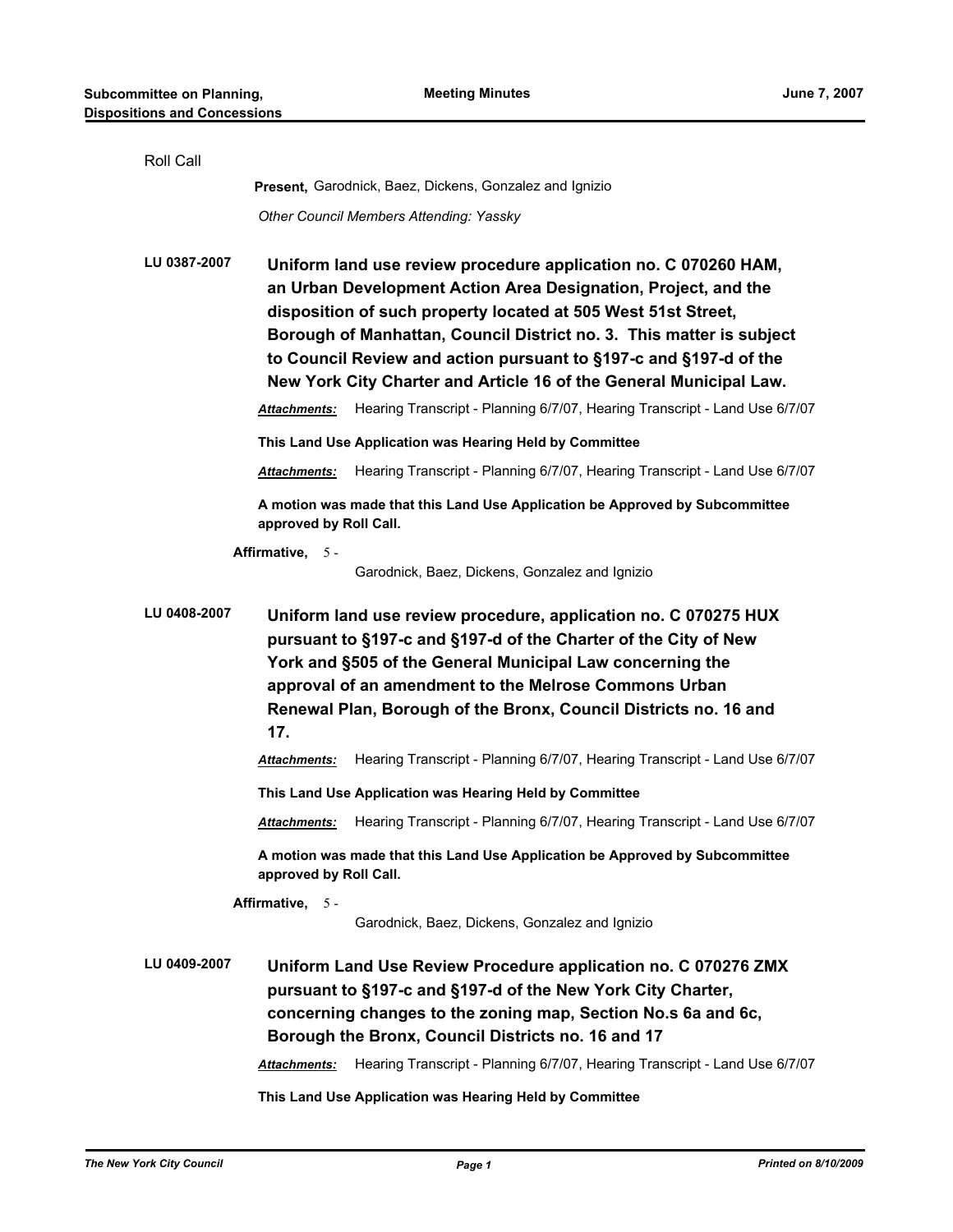*Attachments:* Hearing Transcript - Planning 6/7/07, Hearing Transcript - Land Use 6/7/07

**A motion was made that this Land Use Application be Approved by Subcommittee approved by Roll Call.**

**Affirmative,** 5 -

Garodnick, Baez, Dickens, Gonzalez and Ignizio

**LU 0410-2007 Uniform land use review procedure application no. C 070277 HAX, an Urban Development Action Area Designation and Project, located on Sites 48, 49, 59 and 60 within the Melrose Commons Urban Renewal Area, and the disposition of such property, Borough of the Bronx, Council Districts no. 16 and 17. This matter is subject to Council Review and action pursuant to §197-c and §197-d of the New York City Charter and Article 16 of the General Municipal Law.**

*Attachments:* Hearing Transcript - Planning 6/7/07, Hearing Transcript - Land Use 6/7/07

**This Land Use Application was Hearing Held by Committee**

*Attachments:* Hearing Transcript - Planning 6/7/07, Hearing Transcript - Land Use 6/7/07

**A motion was made that this Land Use Application be Approved by Subcommittee approved by Roll Call.**

**Affirmative,** 5 -

Garodnick, Baez, Dickens, Gonzalez and Ignizio

**LU 0411-2007 Uniform land use review procedure application no. C 070308 HAM, an Urban Development Action Area Designation and Project, located at 1463, 1465, 1475, 1473 Fifth Avenue and 3 East 118th Street, and the disposition of such property, Borough of Manhattan, Council District no. 9. This matter is subject to Council Review and action pursuant to §197-c and §197-d of the New York City Charter and Article 16 of the General Municipal Law.**

> *Attachments:* Hearing Transcript - Planning 6/7/07, Hearing Transcript - Planning 6/19/07, Hearing Transcript - Land Use & Planning 6/25/07

**This Land Use Application was Hearing Held by Committee**

*Attachments:* Hearing Transcript - Planning 6/7/07, Hearing Transcript - Planning 6/19/07, Hearing Transcript - Land Use & Planning 6/25/07

**This Land Use Application was Laid Over by Subcommittee**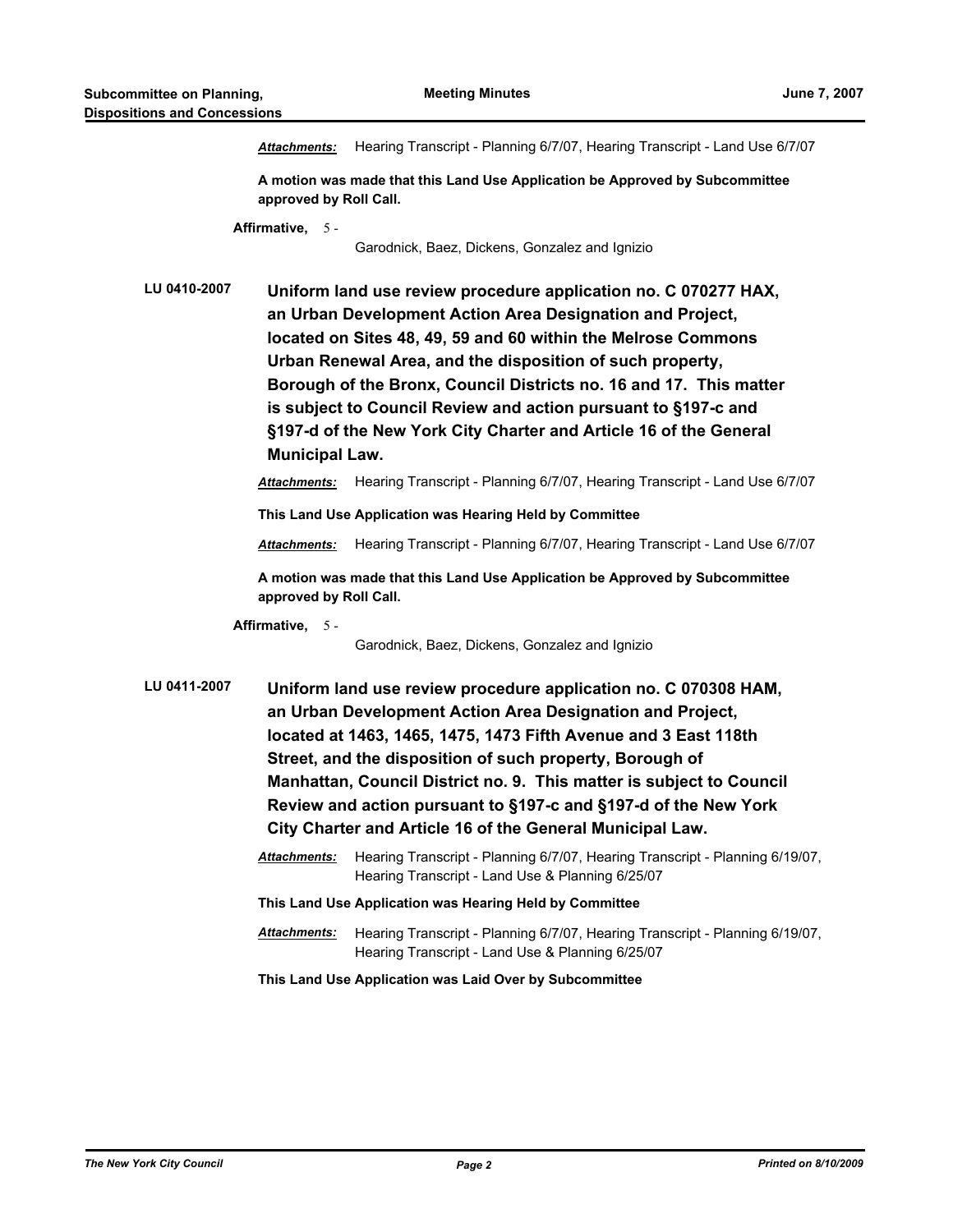- **LU 0404-2007 Application no. 20075312 HAK, an Urban Development Action Area Project known as Horsford Poteat ENY6A, located in Community Board 5, Council District no. 42, Borough of Brooklyn. This matter is subject to Council review and action pursuant to Article 16 of the New York General Municipal Law, at the request of the New York City Department of Housing Preservation and Development, and pursuant to Section 696 of the General Municipal Law for an exemption from real property taxes.**
	- *Attachments:* Hearing Transcript Planning 4/11/07, Hearing Transcript Planning 4/17/07, Hearing Transcript - Planning 5/1/07, Hearing Transcript - Planning 5/15/07, Hearing Transcript - Planning 6/7/07, Hearing Transcript - Land Use 6/7/07, Hearing Testimony 5/15/07

#### **This Land Use Application was Hearing Held by Committee**

*Attachments:* Hearing Transcript - Planning 4/11/07, Hearing Transcript - Planning 4/17/07, Hearing Transcript - Planning 5/1/07, Hearing Transcript - Planning 5/15/07, Hearing Transcript - Planning 6/7/07, Hearing Transcript - Land Use 6/7/07, Hearing Testimony 5/15/07

**A motion was made that this Land Use Application be Filed by Subcommittee approved by Roll Call.**

**Affirmative,** 5 -

Garodnick, Baez, Dickens, Gonzalez and Ignizio

- **LU 0424-2007 Application no. 20075334 HAX, an Urban Development Action Area Project located at 366 East 154th Street, Council District no. 17, Borough of the Bronx. This matter is subject to Council review and action pursuant to Article 16 of the New York General Municipal Law, at the request of the New York City Department of Housing Preservation and Development.**
	- *Attachments:* Hearing Transcript Planning 4/11/07, Hearing Transcript Planning 4/17/07, Hearing Transcript - Planning 5/1/07, Hearing Transcript - Planning 5/15/07, Hearing Testimony 5/15/07, Hearing Transcript - Planning 6/7/07, Hearing Transcript - Planning 6/19/07, Hearing Transcript - Land Use & Planning 6/25/07, Hearing Transcript - Planning 7/23/07, Hearing Testimony - Planning 7/23/07, Hearing Transcript - Land Use 7/24/07, Hearing Testimony - Land Use 7/24/07

# **This Land Use Application was Hearing Held by Committee**

*Attachments:* Hearing Transcript - Planning 4/11/07, Hearing Transcript - Planning 4/17/07, Hearing Transcript - Planning 5/1/07, Hearing Transcript - Planning 5/15/07, Hearing Testimony 5/15/07, Hearing Transcript - Planning 6/7/07, Hearing Transcript - Planning 6/19/07, Hearing Transcript - Land Use & Planning 6/25/07, Hearing Transcript - Planning 7/23/07, Hearing Testimony - Planning 7/23/07, Hearing Transcript - Land Use 7/24/07, Hearing Testimony - Land Use 7/24/07

# **This Land Use Application was Laid Over by Subcommittee**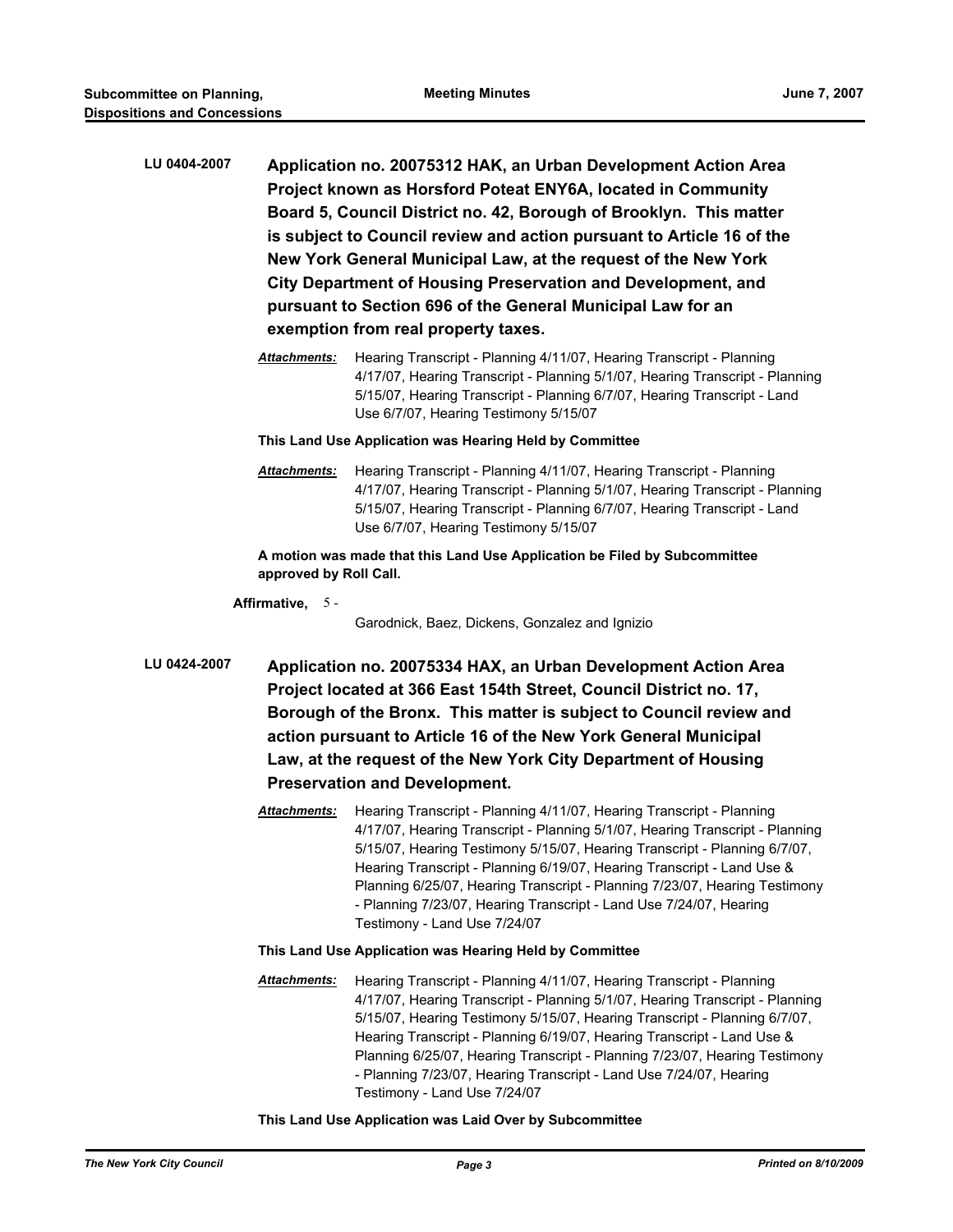| LU 0426-2007 | Application no. 20075336 HAK, an amendment to an Urban                |  |  |  |
|--------------|-----------------------------------------------------------------------|--|--|--|
|              | Development Action Area Project, located at 653 and 655 Hinsdale      |  |  |  |
|              | Avenue, Council District no. 42, Borough of Brooklyn. This matter     |  |  |  |
|              | is subject to Council review and action pursuant to Article 16 of the |  |  |  |
|              | New York General Municipal Law, at the request of the New York        |  |  |  |
|              | <b>City Department of Housing Preservation and Development, and</b>   |  |  |  |
|              | pursuant to Section 696 of the General Municipal Law for an           |  |  |  |
|              | exemption from real property taxes.                                   |  |  |  |

*Attachments:* Hearing Transcript - Planning 4/11/07, Hearing Transcript - Planning 4/17/07, Hearing Transcript - Planning 5/1/07, Hearing Transcript - Planning 5/15/07, Hearing Testimony 5/15/07, Hearing Transcript - Planning 6/7/07, Hearing Transcript - Land Use 6/7/07

#### **This Land Use Application was Hearing Held by Committee**

*Attachments:* Hearing Transcript - Planning 4/11/07, Hearing Transcript - Planning 4/17/07, Hearing Transcript - Planning 5/1/07, Hearing Transcript - Planning 5/15/07, Hearing Testimony 5/15/07, Hearing Transcript - Planning 6/7/07, Hearing Transcript - Land Use 6/7/07

# **This Land Use Application was Filed by Subcommittee**

**Affirmative,** 5 -

Garodnick, Baez, Dickens, Gonzalez and Ignizio

- **LU 0438-2007 Application no. 20075379 HAK, an Urban Development Action Area Project known as TNS Development, located in Community Board 16, Council District no. 37, Borough of Brooklyn. This matter is subject to Council review and action pursuant to Article 16 of the New York General Municipal Law, at the request of the New York City Department of Housing Preservation and Development, and pursuant to Section 696 of the General Municipal Law for an exemption from real property taxes.**
	- *Attachments:* Hearing Transcript Planning 5/1/07, Hearing Transcript Planning 5/15/07, Hearing Testimony 5/15/07, Hearing Transcript - Planning 6/7/07, Hearing Transcript - Planning 6/19/07, Hearing Transcript - Land Use & Planning 6/25/07, Hearing Transcript - Planning 7/23/07, Hearing Testimony - Planning 7/23/07, Hearing Transcript - Land Use 7/24/07, Hearing Testimony - Land Use 7/24/07

# **This Land Use Application was Hearing Held by Committee**

*Attachments:* Hearing Transcript - Planning 5/1/07, Hearing Transcript - Planning 5/15/07, Hearing Testimony 5/15/07, Hearing Transcript - Planning 6/7/07, Hearing Transcript - Planning 6/19/07, Hearing Transcript - Land Use & Planning 6/25/07, Hearing Transcript - Planning 7/23/07, Hearing Testimony - Planning 7/23/07, Hearing Transcript - Land Use 7/24/07, Hearing Testimony - Land Use 7/24/07

## **This Land Use Application was Laid Over by Subcommittee**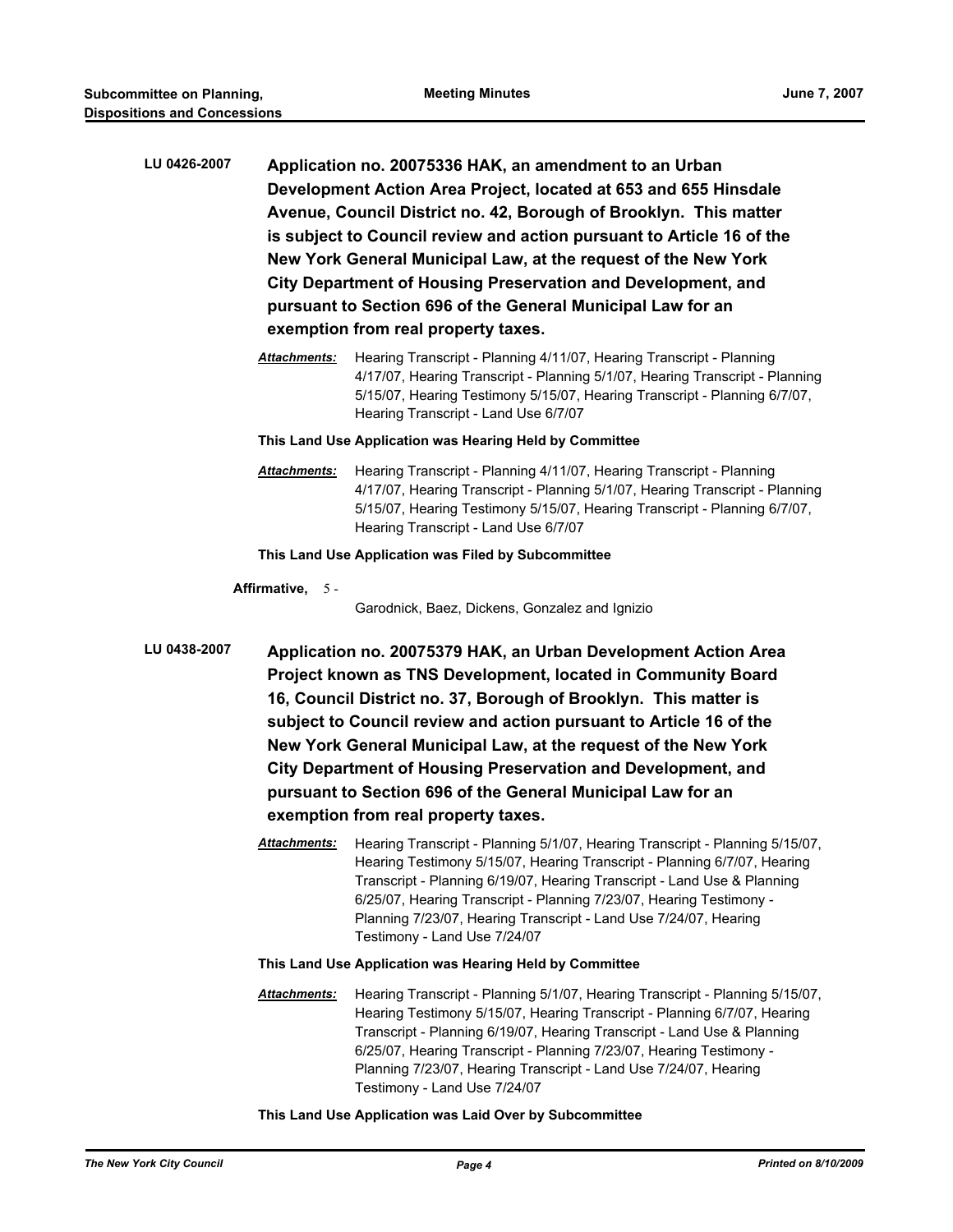| LU 0439-2007 | Application no. 20075380 HAK, an Urban Development Action Area<br>Project located at 178 Milford Street, Council District no. 37,<br>Borough of Brooklyn. This matter is subject to Council review and<br>action pursuant to Article 16 of the New York General Municipal<br>Law, at the request of the New York City Department of Housing<br>Preservation and Development, and pursuant to Section 696 of the<br>General Municipal Law for an exemption from real property taxes. |                                                                                                                                                                                                                                                                                                                                                                                                                                                                                                                                                                                                                                     |  |  |  |
|--------------|-------------------------------------------------------------------------------------------------------------------------------------------------------------------------------------------------------------------------------------------------------------------------------------------------------------------------------------------------------------------------------------------------------------------------------------------------------------------------------------|-------------------------------------------------------------------------------------------------------------------------------------------------------------------------------------------------------------------------------------------------------------------------------------------------------------------------------------------------------------------------------------------------------------------------------------------------------------------------------------------------------------------------------------------------------------------------------------------------------------------------------------|--|--|--|
|              | <b>Attachments:</b>                                                                                                                                                                                                                                                                                                                                                                                                                                                                 | Hearing Transcript - Planning 5/1/07, Hearing Transcript - Planning 5/15/07,<br>Hearing Testimony - Planning 5/15/07, Hearing Transcript - Planning 6/7/07,<br>Hearing Transcript - Planning 6/19/07, Hearing Transcript - Land Use &<br>Planning 6/25/07, Hearing Transcript - Planning 7/23/07, Hearing Testimony<br>- Planning 7/23/07, Hearing Transcript - Planning 9/5/07, Hearing Transcript<br>- Planning 9/6/07, Hearing Testimony - Planning 9/6/07, Hearing Testimony<br>- Planning 9/6/07 (Cont), Hearing Transcript - Planning 8/20/07, Hearing<br>Testimony - Planning 8/20/07, Hearing Transcript - Land Use 9/10/07 |  |  |  |
|              | This Land Use Application was Hearing Held by Committee                                                                                                                                                                                                                                                                                                                                                                                                                             |                                                                                                                                                                                                                                                                                                                                                                                                                                                                                                                                                                                                                                     |  |  |  |
|              | <b>Attachments:</b>                                                                                                                                                                                                                                                                                                                                                                                                                                                                 | Hearing Transcript - Planning 5/1/07, Hearing Transcript - Planning 5/15/07,<br>Hearing Testimony - Planning 5/15/07, Hearing Transcript - Planning 6/7/07,<br>Hearing Transcript - Planning 6/19/07, Hearing Transcript - Land Use &<br>Planning 6/25/07, Hearing Transcript - Planning 7/23/07, Hearing Testimony<br>- Planning 7/23/07, Hearing Transcript - Planning 9/5/07, Hearing Transcript<br>- Planning 9/6/07, Hearing Testimony - Planning 9/6/07, Hearing Testimony<br>- Planning 9/6/07 (Cont), Hearing Transcript - Planning 8/20/07, Hearing<br>Testimony - Planning 8/20/07, Hearing Transcript - Land Use 9/10/07 |  |  |  |
|              | This Land Use Application was Laid Over by Subcommittee                                                                                                                                                                                                                                                                                                                                                                                                                             |                                                                                                                                                                                                                                                                                                                                                                                                                                                                                                                                                                                                                                     |  |  |  |

- **LU 0442-2007 Application no. 20075383 HAK, an Urban Development Action Area Project located at 379 and 377 Hopkinson Avenue and 195 Patchen Avenue, Council District no. 41, Borough of Brooklyn. This matter is subject to Council review and action pursuant to Article 16 of the New York General Municipal Law, at the request of the New York City Department of Housing Preservation and Development, and pursuant to Section 696 of the General Municipal Law for an exemption from real property taxes.**
	- *Attachments:* Hearing Transcript Planning 5/1/07, Hearing Transcript Planning 5/15/07, Hearing Testimony 5/15/07, Hearing Transcript - Planning 6/7/07, Hearing Transcript - Planning 6/19/07, Hearing Transcript - Land Use & Planning 6/25/07, Hearing Transcript - Planning 7/23/07, Hearing Testimony - Planning 7/23/07, Hearing Transcript - Land Use 7/24/07, Hearing Testimony - Land Use 7/24/07

# **This Land Use Application was Hearing Held by Committee**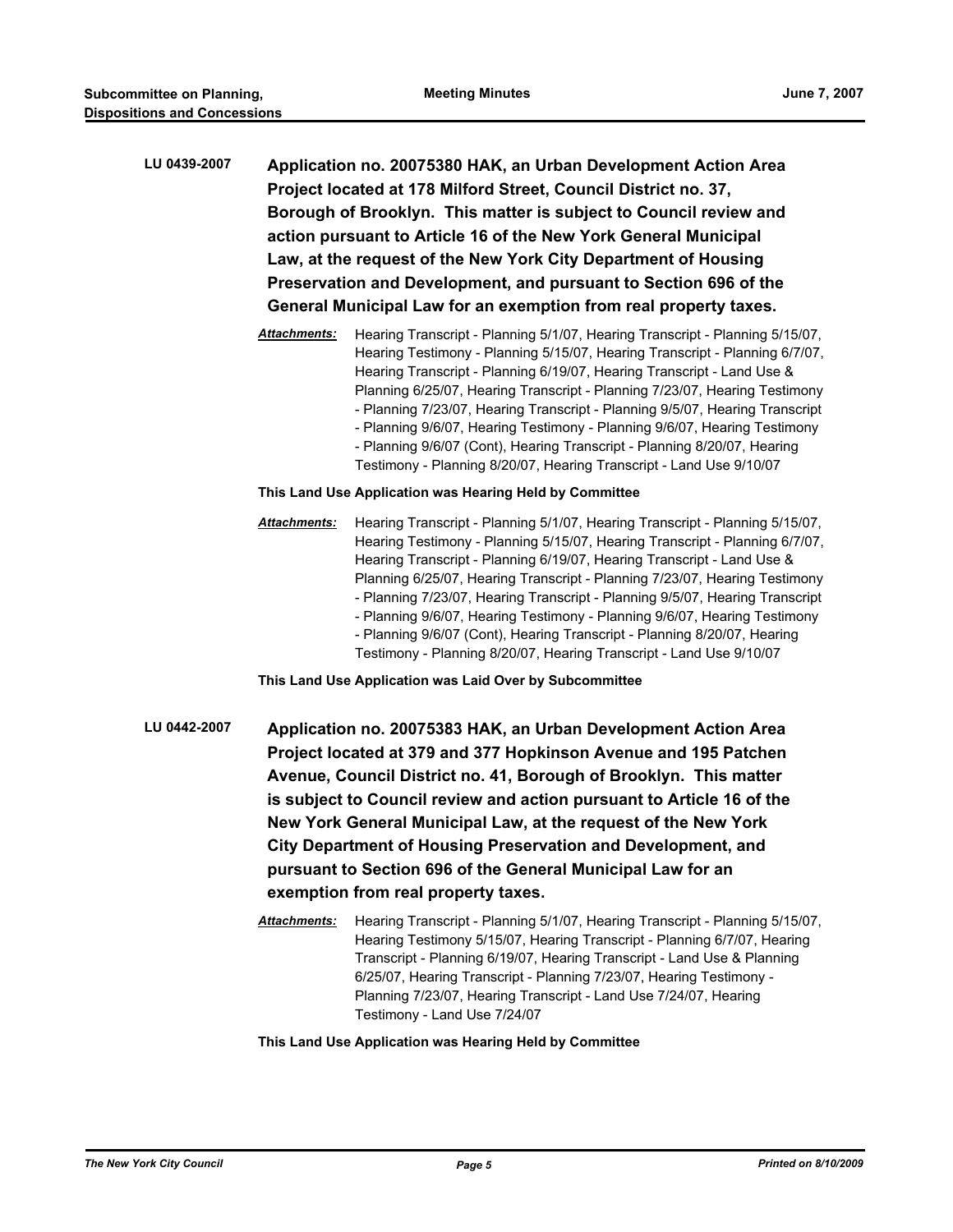|              | <b>Attachments:</b>                                                                                                                                                                                                                                                                                                                                                                                                                                                                              | Hearing Transcript - Planning 5/1/07, Hearing Transcript - Planning 5/15/07,<br>Hearing Testimony 5/15/07, Hearing Transcript - Planning 6/7/07, Hearing<br>Transcript - Planning 6/19/07, Hearing Transcript - Land Use & Planning<br>6/25/07, Hearing Transcript - Planning 7/23/07, Hearing Testimony -<br>Planning 7/23/07, Hearing Transcript - Land Use 7/24/07, Hearing<br>Testimony - Land Use 7/24/07                                                                                                              |  |
|--------------|--------------------------------------------------------------------------------------------------------------------------------------------------------------------------------------------------------------------------------------------------------------------------------------------------------------------------------------------------------------------------------------------------------------------------------------------------------------------------------------------------|-----------------------------------------------------------------------------------------------------------------------------------------------------------------------------------------------------------------------------------------------------------------------------------------------------------------------------------------------------------------------------------------------------------------------------------------------------------------------------------------------------------------------------|--|
|              |                                                                                                                                                                                                                                                                                                                                                                                                                                                                                                  | This Land Use Application was Laid Over by Subcommittee                                                                                                                                                                                                                                                                                                                                                                                                                                                                     |  |
| LU 0443-2007 | Application no. 20075384 HAQ, an Urban Development Action Area<br>Project located at 107-20 Guy R. Brewer Boulevard, Council District<br>no. 28, Borough of Queens. This matter is subject to Council<br>review and action pursuant to Article 16 of the New York General<br>Municipal Law, at the request of the New York City Department of<br>Housing Preservation and Development, and pursuant to Section<br>696 of the General Municipal Law for an exemption from real<br>property taxes. |                                                                                                                                                                                                                                                                                                                                                                                                                                                                                                                             |  |
|              | <b>Attachments:</b>                                                                                                                                                                                                                                                                                                                                                                                                                                                                              | Hearing Transcript - Planning 5/1/07, Hearing Transcript - Planning 5/15/07,<br>Hearing Testimony - Planning 5/15/07, Hearing Transcript - Planning 6/7/07,<br>Hearing Transcript - Planning 6/19/07, Hearing Transcript - Land Use &<br>Planning 6/25/07, Hearing Transcript - Planning 7/23/07, Hearing Testimony<br>- Planning 7/23/07, Hearing Transcript - Planning 8/20/07, Hearing<br>Testimony - Planning 8/20/07, Hearing Transcript - Land Use 8/21/07,<br>Hearing Transcript - Land Use 8/22/07, Project Summary |  |
|              | This Land Use Application was Hearing Held by Committee                                                                                                                                                                                                                                                                                                                                                                                                                                          |                                                                                                                                                                                                                                                                                                                                                                                                                                                                                                                             |  |
|              | Attachments:                                                                                                                                                                                                                                                                                                                                                                                                                                                                                     | Hearing Transcript - Planning 5/1/07, Hearing Transcript - Planning 5/15/07,<br>Hearing Testimony - Planning 5/15/07, Hearing Transcript - Planning 6/7/07,<br>Hearing Transcript - Planning 6/19/07, Hearing Transcript - Land Use &<br>Planning 6/25/07, Hearing Transcript - Planning 7/23/07, Hearing Testimony<br>- Planning 7/23/07, Hearing Transcript - Planning 8/20/07, Hearing<br>Testimony - Planning 8/20/07, Hearing Transcript - Land Use 8/21/07,<br>Hearing Transcript - Land Use 8/22/07, Project Summary |  |
|              |                                                                                                                                                                                                                                                                                                                                                                                                                                                                                                  | This Land Use Application was Laid Over by Subcommittee                                                                                                                                                                                                                                                                                                                                                                                                                                                                     |  |
| LU 0444-2007 | Application no. 20075385 HAR, an Urban Development Action Area<br>Project located at 84 Poplar Avenue, Council District no. 51,<br>Borough of Staten Island. This matter is subject to Council review<br>and action pursuant to Article 16 of the New York General Municipal<br>Law, at the request of the New York City Department of Housing<br><b>Preservation and Development.</b>                                                                                                           |                                                                                                                                                                                                                                                                                                                                                                                                                                                                                                                             |  |
|              | Attachments:                                                                                                                                                                                                                                                                                                                                                                                                                                                                                     | Hearing Transcript - Planning 5/1/07, Hearing Transcript - Planning 5/15/07,<br>Hearing Testimony 5/15/07, Hearing Transcript - Planning 6/7/07, Hearing<br>Transcript - Planning 6/19/07, Hearing Transcript - Land Use & Planning<br>6/25/07, Hearing Transcript - Planning 7/23/07, Hearing Testimony -<br>Planning 7/23/07, Hearing Transcript - Land Use 7/24/07, Hearing<br>Testimony - Land Use 7/24/07                                                                                                              |  |

**This Land Use Application was Hearing Held by Committee**